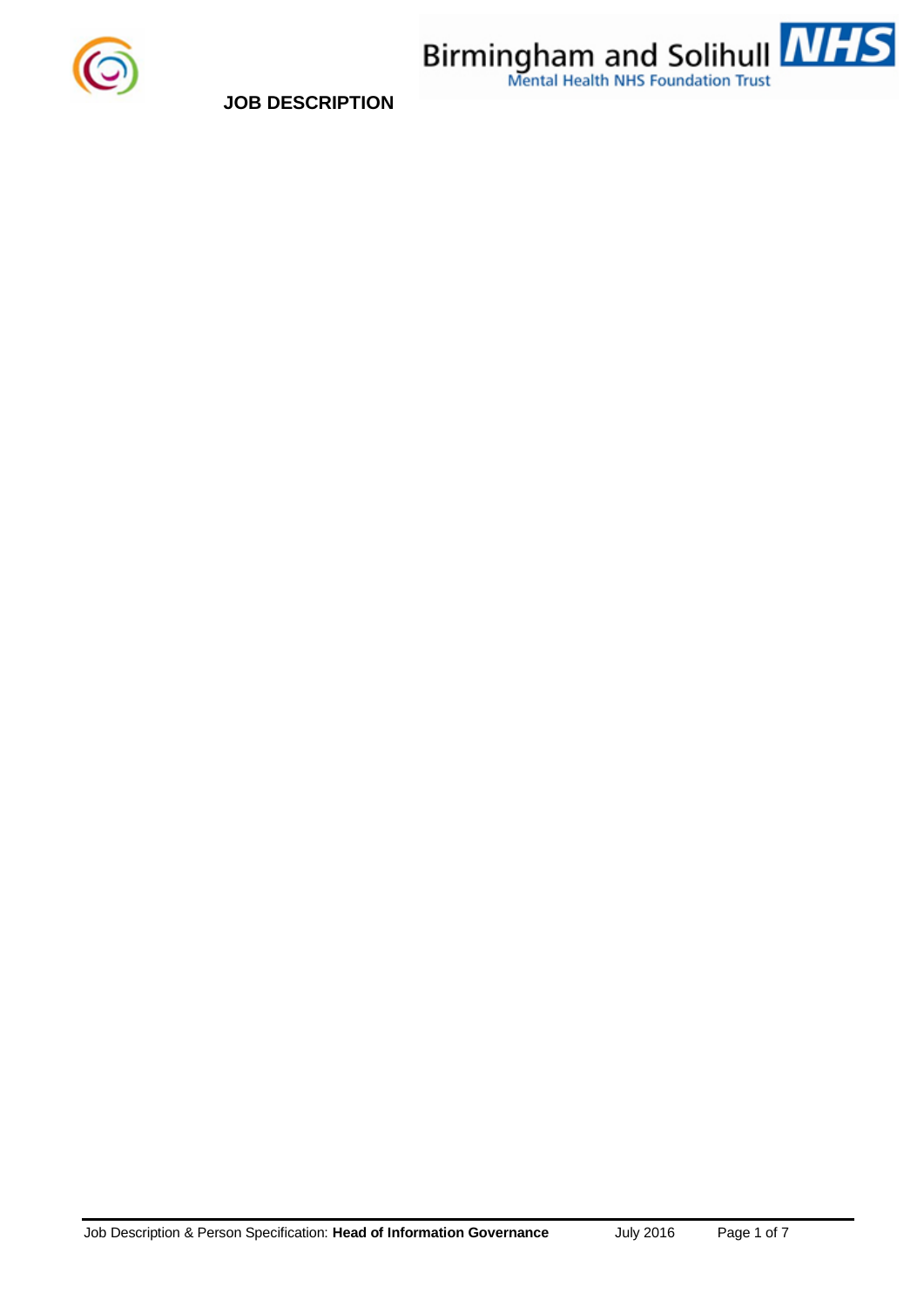**Job Title: Head of Information Governance**

**Grade: Agenda for Change Band 8b**

**Reporting to: Associate Director of Performance and Information**

**Accountable to: Executive Director of Resources, Caldicott Guardian (Medical Director), Senior Information Risk Owner (SIRO)**

**Location: Trust Headquarters** required to travel to other sites within Birmingham and Solihull on a regular basis

# **Job Summary**

- Be the organisation's subject matter expert on all Information Governance (IG) related matters. Be the recognised authority and advisor on all Information Governance matters and as such provide an organisation-wide advisory and guidance service. Provide expert advice and guidance to the Trust on Confidentiality and Data Protection, and Information Security.
- Responsible person for the Data Protection Act and incoming General Data Protection Regulation (GDPR) compliance for the Trust including monitoring and reporting on compliance.Proactively promote Trust Wide Information Governance awareness. Responsible for the design and delivery of a comprehensive series of Information Governance related training courses, for all Trust staff and defined roles.
- To hold the post of the Data Protection Officer under the new GDPR and to fulfil the statutory functions and responsibilities of that role, including providing leadership, challenge and support to achieve organisational compliance.
- Corporate responsibility for developing, updating, co-ordinating reviews and overseeing the implementation of agreed Information Governance policies, guidelines and procedures**.**
- Matrix working with the Trusts FOI lead and Care Records Management Lead to ensure all IG requirements are fully addressed.
- Develop, monitor, manage and undertake compliance audits with subject matter experts to ensure adherence to IG policies, guidelines and procedures
- Manage and monitor completion of the IG Toolkit and associated evidence portfolio.
- Act as a subject matter expert and support operational staff for serious incidents that involve IG issues.
- Support the Senior Information Risk Owner (SIRO) to achieve the key responsibilities of that post. Manage and maintain the Trust information asset register and risk register and provide support to Information Asset Owners.
- Support the Caldicott Guardian and make recommendations and advise on requests for information sharing.

Key member of the Information Governance Steering Group and sub-groups**.**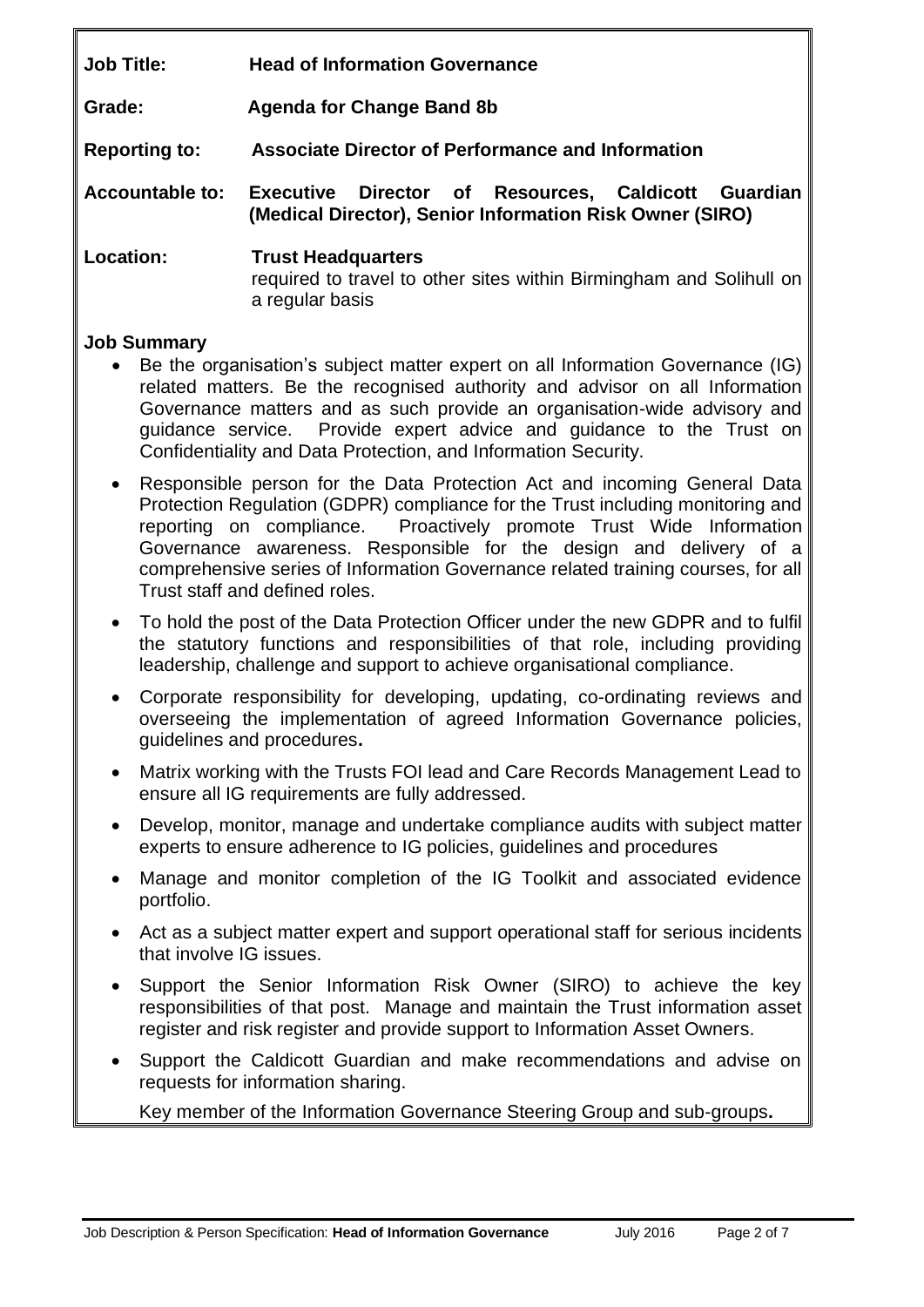

## **Key Communications and Working Relationships**

**Internal**: Caldicott Guardian (Medical Director),Trust Senior Information Risk Owner (SIRO) (Executive level), Executive Directors, Chief Clinical Information Officer, Head of Care Records and Clinical Coding, Corporate Records and FOI lead, division/directorate management teams; clinical, service and administration managers and clinicians involved in clinical systems projects; modernisation and re-design staff; ICT managers and staff; other Trust staff as appropriate.

**External:** Service users, Solicitors, Local Authorities, CCGs/CSUs, Information Governance audit staff, staff within other NHS organisations and regulatory bodies, the Office of the Information Commissioner, auditors and suppliers of software, systems and services.

## **Principal Duties and Responsibilities** *Information Governance*

- 1. Be the recognised authority on all Information Governance matters within the Trust and as such provide an organisational wide advisory and guidance service on highly complex information legislation matters where there can be differing opinions.
- 2. Use Health Service policy and legislation and interpret them to advise on policy, goals and standards within the organisation.
- 3. Responsible person for producing Trust wide work plans on an annual basis to meet policy, procedure and legislation requirements.
- 4. Writing, implementing, reviewing and updating trust wide Information Governance policies, guidelines, protocols, procedures and processes to ensure safe and effective management of information across the trust.
- 5. Corporate responsibility for advising the Trust on how to meet information governance policy requirements when working with external organisations.
- 6. Assess the impact of changes to national IG initiatives and to the IG Toolkit, and advise the Information Governance Steering Group (IGSG) of such changes, making recommendations to the Trust and ensuring that actions plans are prepared, agreed and implemented in order for the Trust to meet national IG requirements.
- 7. Liaise with the Information Commissioner's Office (ICO) on Data Protection matters and ensure that the ICO's guidance is made available to Trust employees.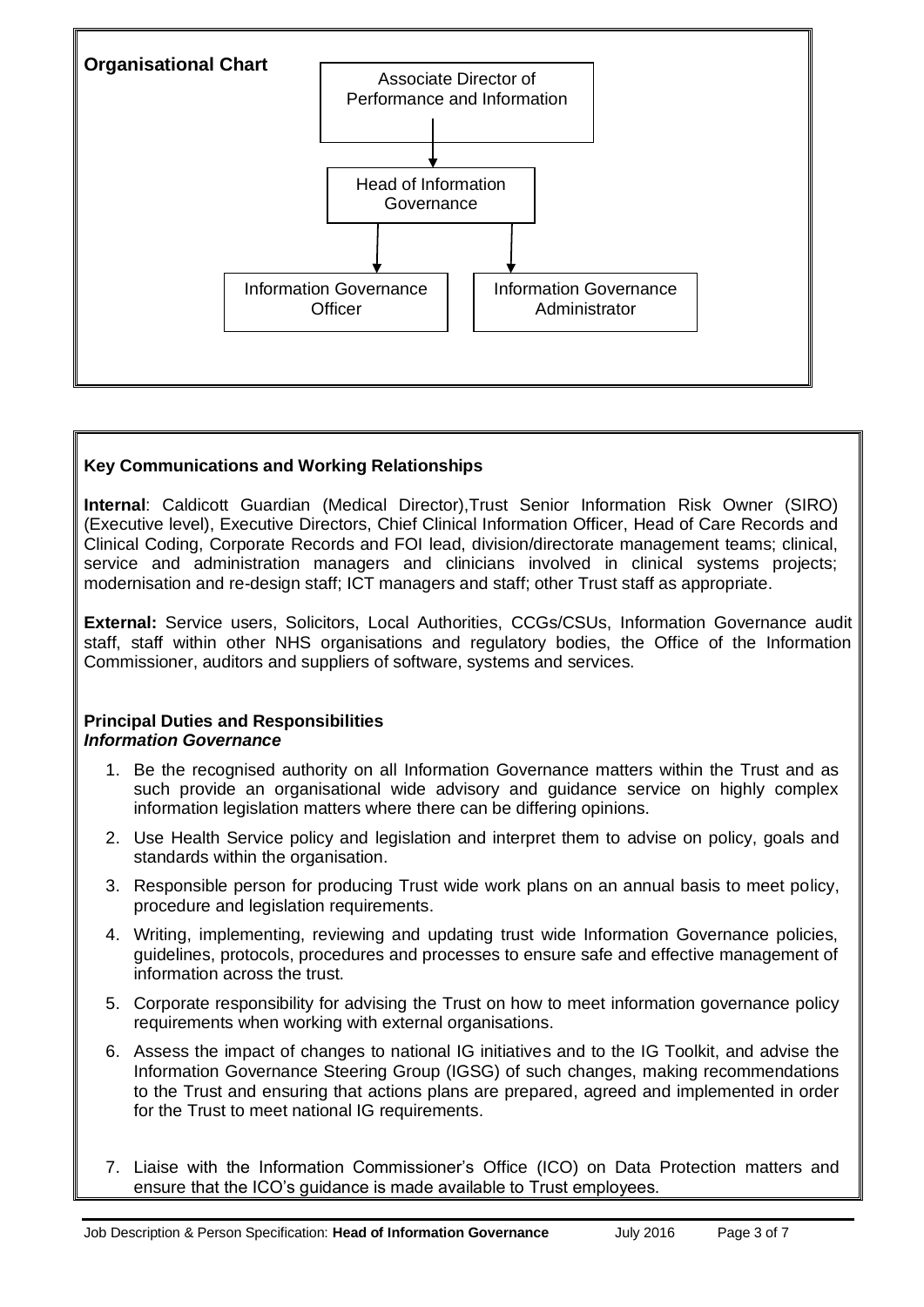- 8. Provide specialist advice on all IG matters eg Data Protection to IGSG and relevant subcommittees and across the whole Trust.
- 9. Develop and supply options to the business to resolve issues of non-compliance in the Trust offering a range of options which are suitable both for service provision and for legislative compliance.
- 10. Monitor and audit compliance with policies and procedures across the Trust through site visits, including inpatient and forensic wards, initiating actions to address areas of noncompliance and reporting on progress and risks to the IGSG and/or its sub-committees.
- 11. Proactively produce, maintain and monitor the Trust's Information Governance action plan and report regularly on progress to the Information Governance Steering Group (executive reporting level).
- 12. Manage and co-ordinate completion of the annual Trust Information Governance assessment with Trust leads, using the NHS Information Governance Toolkit, and obtain sign-off by IGSG before submission.
- 13. Responsible for maintaining an IG risk and assurance register, ensuring that all major risks are brought to the attention of IGSG and appropriate senior managers for action.
- 14. Responsible for ensuring the Trust's Data Protection registration is maintained and all other external IG regulatory or audit requirements are completed and reported in a timely and efficient manner to the appropriate monitoring body.
- 15. Oversee maintenance of an appropriate, up-to-date Information Governance evidence portfolio so that it is available to support Care Quality Commission reviews and/or internal and external audits.
- 16. Present implementation plans and progress reports to the IGSG and relevant subcommittees on a regular basis.
- 17. Prepare and present, where applicable, regular Information Governance reports to Trust Board/ Audit Committee.
- 18. Trust representative on all local, regional and national Information Governance related meetings on behalf the Trust, providing feedback to relevant Trust working and steering groups.
- 19. Trust representative responsible for engagement with service users, family members and service user contact groups on information governance matters including subject access requests, breaches in confidentiality, and handling complaints in a sensitive manner due to the potentially distressing situations that may result from breaches in confidentiality.
- 20. Investigate complex complaints in relation to Information Governance on behalf of the Trust ensuring a thorough and fair assessment in relation to highly sensitive information.
- 21. Identify and procure external Information Governance training and relevant communications material to increase awareness on the importance of Information Governance in the trust.
- 22. Collate and analyse performance statistics on aspects of information governance to identify trends and areas for action and improvement.
- 23. Trust representative on various organisational, regional and national groups in determining and implementing national and local policies, protocols and procedures.
- 24. Take corporate responsibility for Information Governance compliance in the provision of new goods and services in the Trust from the Tender phase to the final contract signing.
- 25. Responsible for drafting, producing and ensuring appropriate policies, procedures and guidance are available for staff to carry out their roles in a compliant manner.
- 26. Provide assurance and assistance for site moves through manual checking of sites and all record containers within any area of a building and regardless of condition, sometimes in unpleasant conditions where containers and surroundings are dusty or dirty.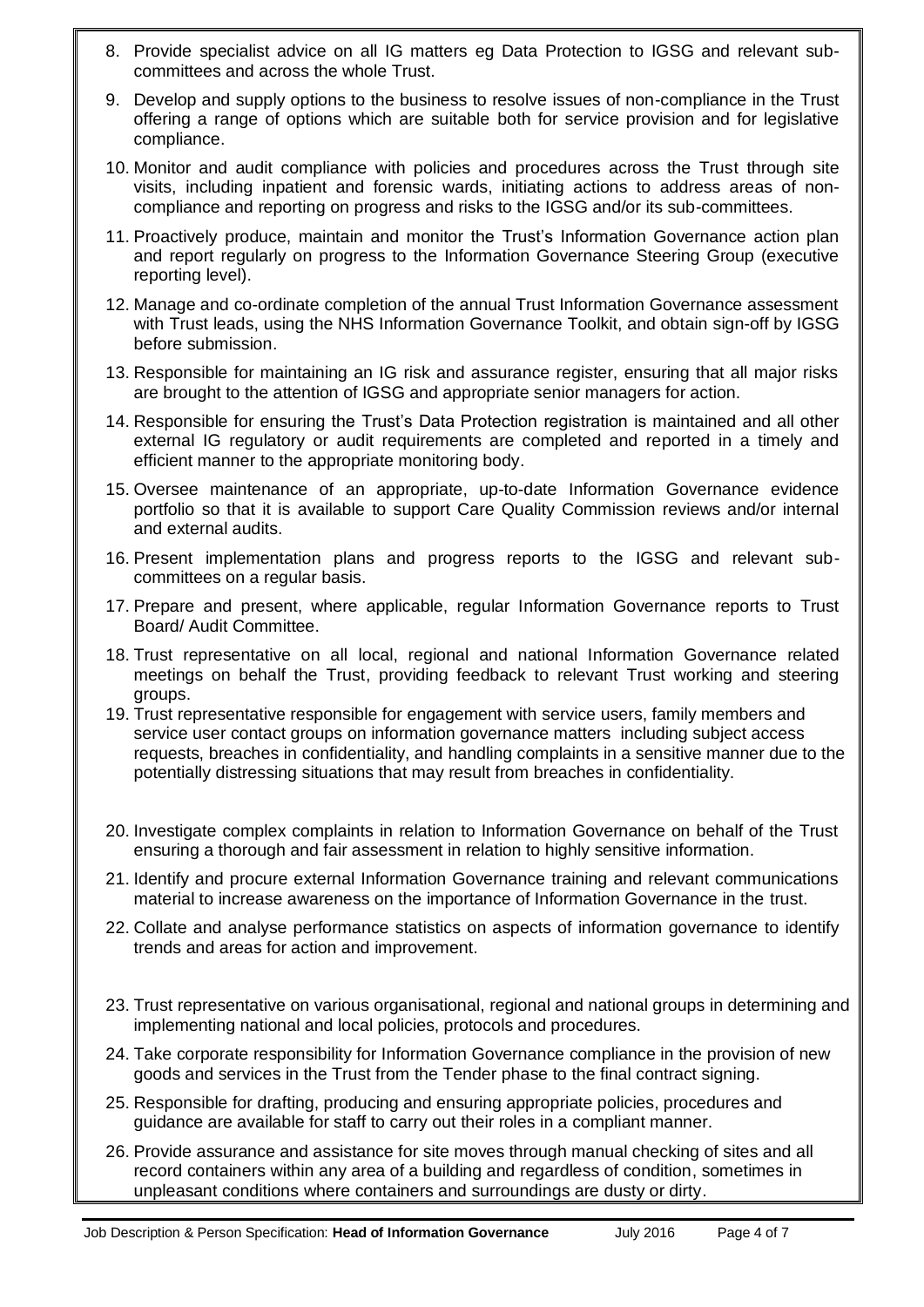*Data Protection Officer role - responsibilities in line with General Data Protection Regulations (GDPR)*

- *27. Experience and practical application of current European data protection legislation and possess an in-depth understanding of GDPR and advise the organisation on implementation and compliance requirements.*
- *28. Operates impartially within the organisation and has direct access and reports to the Trust Board and Trust Board members in carrying out this role.*
- *29. Possess integrity, professional ethics and sound judgement to fulfil the role within the organisation including at Trust Board level.*
- *30. Ability to communicate effectively with the highest levels of management including Trust Board members.*
- *31. Be the first point of contact for supervisory authorities (the ICO) be the named point of contact on the Data Protection Register and lead in advising internal stakeholders on risks and risk mitigation.*
- 32.To be the first point of contact for individuals whose data is processed; the data subject (employees, patients, carers, service users, etc.).
- *33. The DPO must declare any conflicts of interest both internal and external which may affect their ability to provide impartial and independent advice to the Trust on matters relating to data protection.*
- *34. Skills to implement essential elements of GDPR such as the principles of data processing, data subjects' rights, data protection by design and by default.*

### *Data Protection and Confidentiality*

- 35. Act as the Trust Lead Data Protection Officer, providing specialist advice to Trust staff on data protection matters.
- 36. Provide advice and monitoring on Privacy Impact Assessments (PIA) and ensure that PIAs are carried out on strategic information systems projects.
- 37. To submit any necessary privacy impacts to the ICO for review.
- 38. Manage information systems central to the management of Data Protection requests, ensuring they are working and accessible to the Care Records and Corporate functions.
- 39. Monitor arrangements to ensure that data access information requests, including requests for access to health records, are processed within the permitted timescales and assurance can be provided to the Trust as to compliance.
- 40. Manage complaints raised by the Information Commissioner's Office where alleged breaches of legislation have occurred on behalf of BSMHFT Service Users and/or trust employees. This may involve seeing service users and/or employees to explain why, what and how the trust manages personal confidential information; in circumstances where the individual may be emotionally upset or distressed.
- 41. Implement and maintain the Trust Information asset register of systems and files containing personal information and associated security arrangements.
- 42. Review, maintain and update the Trust's Data Protection Registration entry, as required by the Information Commissioners Office.
- 43. Lead the monitoring of information processing against agreed standards by undertaking inspections and audits of information security and confidentiality arrangements within the organisation
- 44. Develop and maintain Trust privacy and fair processing notices.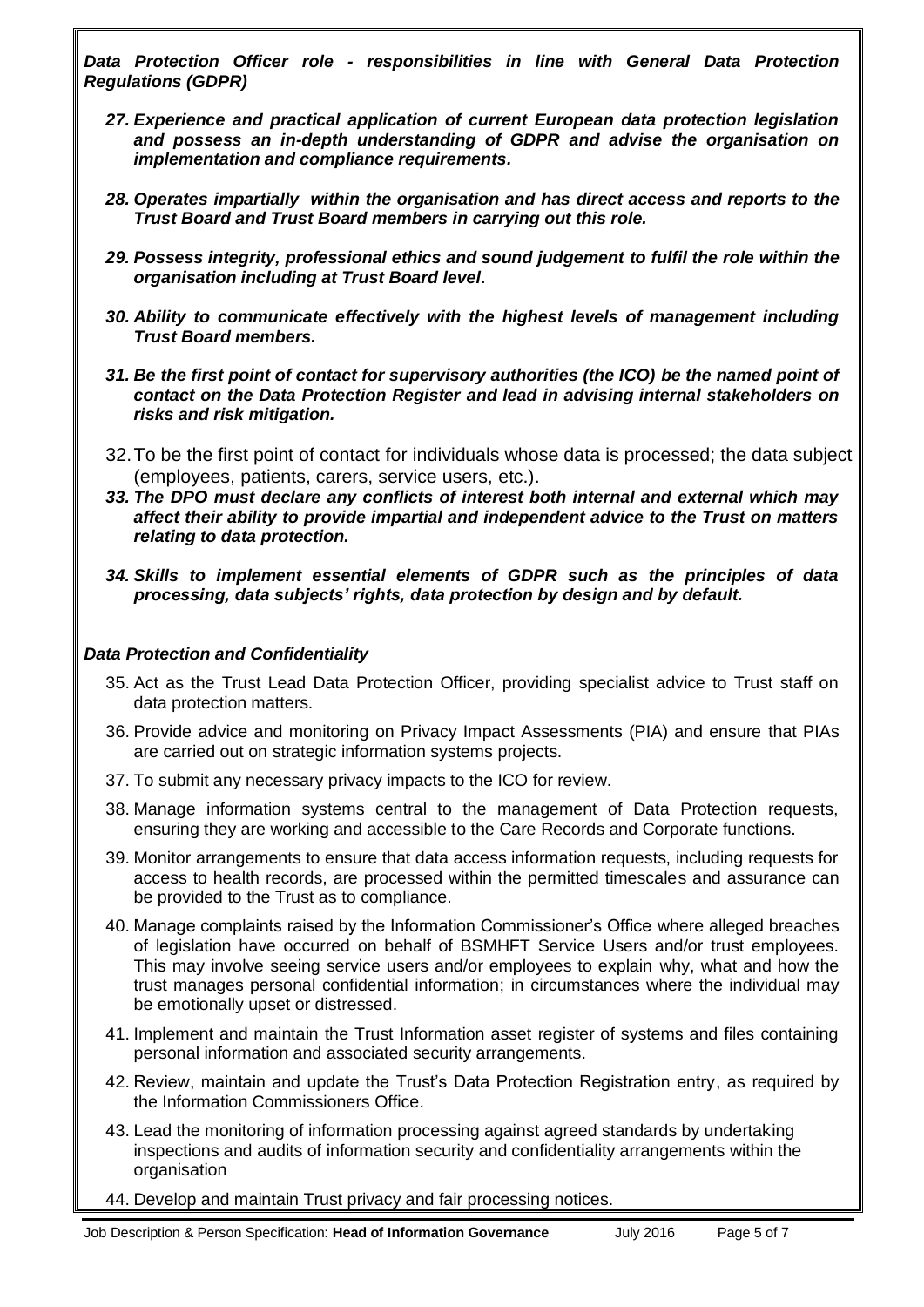45. Contribute to the development of a culture of openness allowing appropriate information to flow freely

## *Information Asset Ownership*

- 46. Provide leadership, support and guidance to the Trust's Information Asset Owners to ensure that IG provision is clearly understood and enables full integration across the whole Trust.
- 47. Co-ordinate and lead the Information Asset Working Group to support Information Asset Owners.

## *Care and Corporate Records Management*

48. Support subject matter experts in the development and delivery of the Trust's Records Management policy to ensure legislative compliance and in support of strategic objectives.

## *Training*

- 49. Responsible for identifying Trust-wide Information Governance (IG) training needs, ensuring that IG statutory and mandatory, as well as recommended, learning requirements are clearly defined, that training courses and information material on IG available to staff meet those needs, and that the Trust meets its associated performance targets.
- 50. Responsible for the development, maintenance and delivery of the IG component of the Trust Induction Programme, along with a comprehensive series of Information Governance related training courses for all Trust staff, and for defined roles, to enable staff to meet their legislative requirements.
- 51. Develop, deliver and evaluate training and workshops on confidentialityon information security, and other information governance subjects at various levels of complexity and in varying settings, sometimes to large groups of staff.

### *Managerial and Administrative*

- 52. Line management responsibility for staff within the Information Governance Function
- 53. Oversee and manage the administration of the Information Governance Steering Group and other subgroups as required including formal minute taking at senior meetings including the Information Governance Steering Group.
- 54. Responsible for overseeing the work of administrative support staff and subject matter leads as appropriate.
- 55. Act as a topic expert for serious incidents that involve IG, ensuring appropriate action is taken and advising on breaches of policy for disciplinary action.

### *Knowledge*

- 56. Maintain a working expert knowledge and understanding of all IG National themes (particularly the Data Protection Act and Freedom of Information Act)
- 57. Maintain a detailed working knowledge of current NHS Information Security and Confidentiality policy and developments.

# *Communication and Other Responsibilities*

- 58. Initiate and lead projects to address information governance requirements, producing detailed project briefs, plans and progress reports as appropriate.
- 59. Attend and contribute to departmental and other relevant meetings.
- 60. Maintain effective working relationships with user departments.
- 61. Develop and maintain effective working relationships with external suppliers of systems and services.